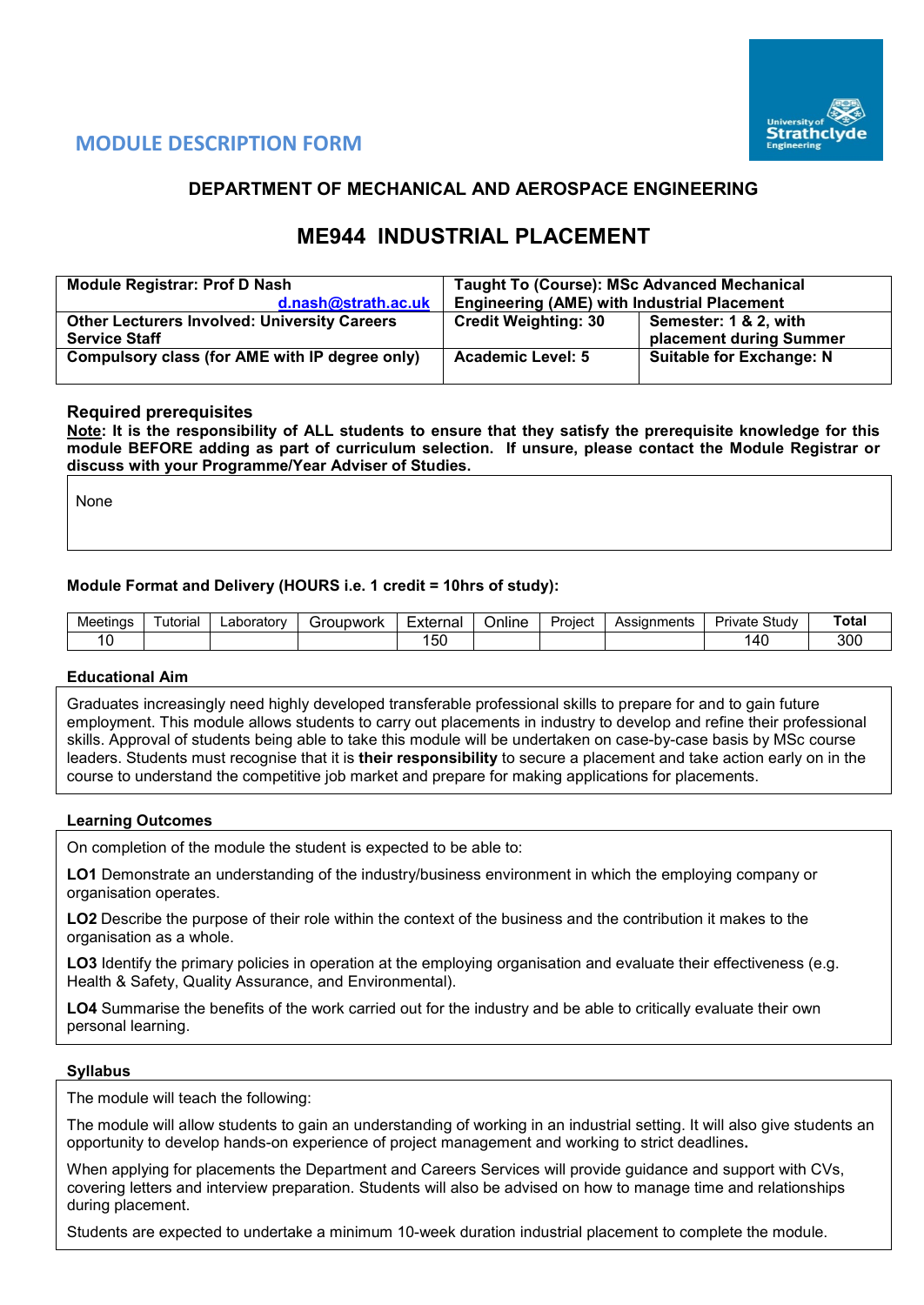#### **Assessment of Learning Outcomes**

#### **Criteria**

For each of the Module Learning Outcomes the following criteria will be used to make judgements on student learning:

#### **LO1-LO2**

C1 Structure, quality and appropriateness of coursework submissions.

C2 Clear demonstration of the context of the role within the company and the potential impact of the work undertaken.

### **LO3**

C1 Evidence of awareness of primary company policies.

C2 Evidence of understanding and demonstrating appropriate professional behaviour.

#### **LO4**

C1 Quality of student reflection and ability to evaluate their own personal learning journey.

C2 Evidence of applying academic knowledge to professional practice.

The standards set for each criterion per Module Learning Outcome to achieve a pass grade are indicated on the assessment sheet for all assessment.

#### **Principles of Assessment and Feedback**

*(within Assessment and Feedback Policy at: <https://www.strath.ac.uk/professionalservices/staff/policies/academic/> )*

#### **Deliver high quality feedback information that helps learners self-correct.**

Regular feedback and discussion will be available through online discussion boards and via Skype for Business/Zoom. Individual feedback will be available by appointment with the module registrar.

#### **Encourage interaction and dialogue around learning (peer and teacher-student)**

Discussion of the course between teacher-student and also amongst peers will be encouraged in online discussion boards. Students will also be encouraged to discuss works with their peers to improve learning.

#### **Assessment Method(s) Including Percentage Breakdown and Duration of Exams**

|        |          | <b>Examination</b> |           |        | Coursework       | <b>Practical</b> |           | <b>Project</b> |           |
|--------|----------|--------------------|-----------|--------|------------------|------------------|-----------|----------------|-----------|
| Number | Month(s) | Duration           | Weighting | Number | <b>Weighting</b> | Number           | Weighting | Number         | Weighting |
|        |          |                    |           |        | Pass/Fail only   |                  |           |                |           |
|        |          |                    | LO1-LO4   |        |                  |                  |           |                |           |

*\* L/Os: Indicate which Learning Outcomes (L01, L02, etc) are to be assessed by exam/coursework/practical/project as required.*

#### **Coursework / Submissions deadlines (***academic weeks***):**

Interim report – 6 weeks after starting placement

Final report – 2 weeks after completing placement

#### **Resit Assessment Procedures:**

Students who fail the module will **not** be re-examined and will be transferred to the MSc Advanced Mechanical Engineering *without* Industrial Placement.

#### **Recommended Reading**

**\*\*\*Purchase recommended \*\*Highly recommended reading \*For reference (do NOT purchase)**

\*\* "UK Standard for Professional Engineering Competence (UK-SPEC)", Third Edition, Engineering Council <http://www.engc.org.uk/>

\*\* "Engineer Your Own Success: 7 Key Elements to Creating an Extraordinary Engineering Career", 2015, A. Fasano

\*\* "Writing and Speaking in the Technology Professions: A Practical Guide", 2003, D. F. Beer

#### **Additional Student Feedback**

*(Please specify details of when additional feedback will be provided)*

| ⊃ate | ıme | ററന്ന<br>.NG                                 |
|------|-----|----------------------------------------------|
| BС   |     | じheck<br>webpages for details ›<br>timetable |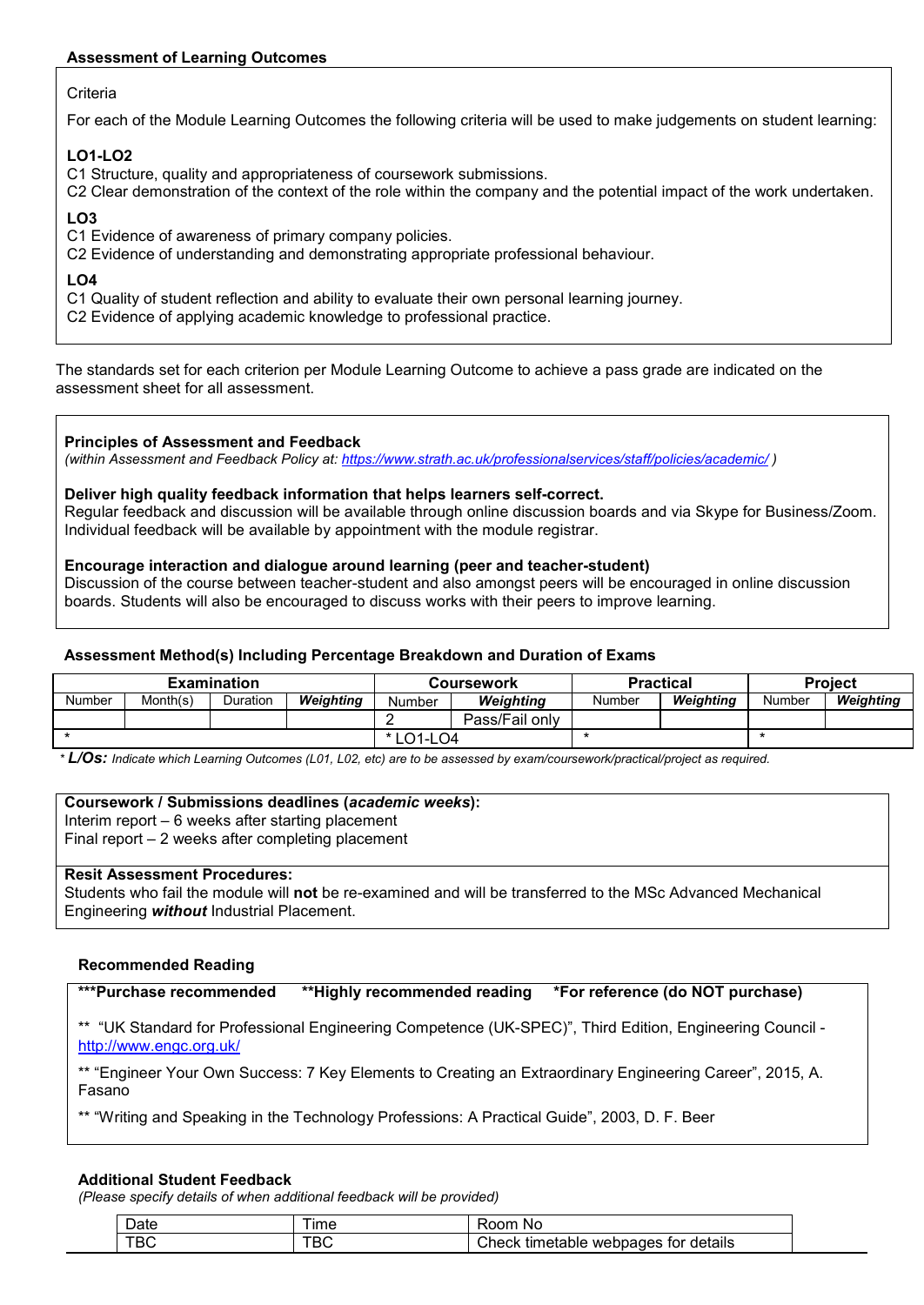Session: 2021/22

# **Approved:**

**Course Director Signature: E Henderson Date of Last Modifications: 01/09/2021**

(Updated July 2021)